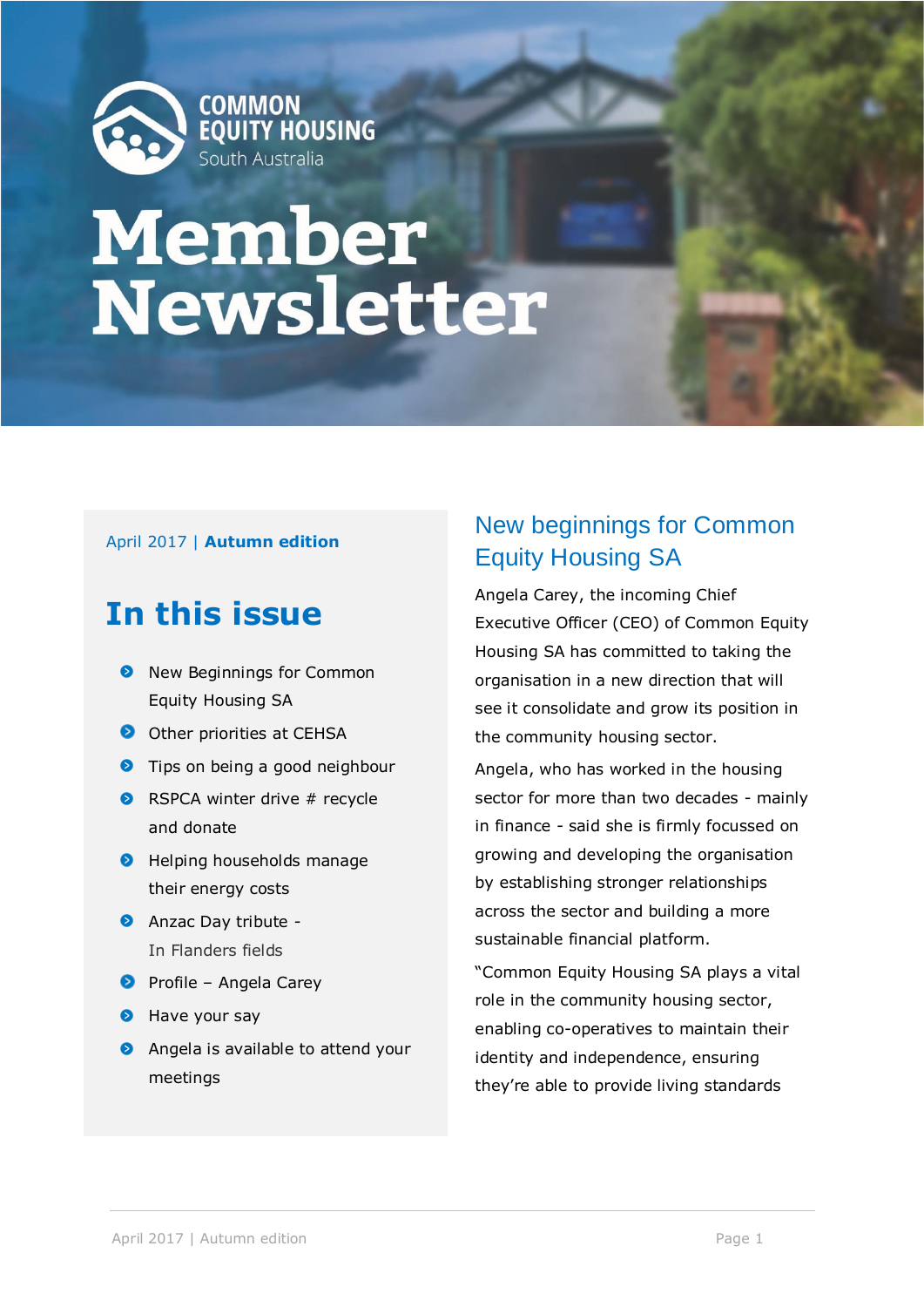

consistent with their principles," she said. "It's vital that Common Equity Housing SA continues to grow and attract new members, as size and strength will enable us to build a stronger foothold in the sector and with this comes greater certainty for our members and their communities."

"Our members are our utmost priority and I'm firmly focussed on delivering to them an outstanding level of support and service. Through our united strength, we will deliver a model of community living that is true to the cooperative housing ideology."

Along with CEHSA's renewed focus, the organisation has also undergone a brand refresh, unveiling a modern and stylish logo, as illustrated below.



Preventing Conflicts in the Modern Neighbourhood: Tips on Being a Good Neighbour



This free publication is available in a hardcopy booklet from Mediation SA on 8350 0376 or an electronic copy can be downloaded from the Mediation SA website [www.mediationsa.org.au](http://www.mediationsa.org.au/)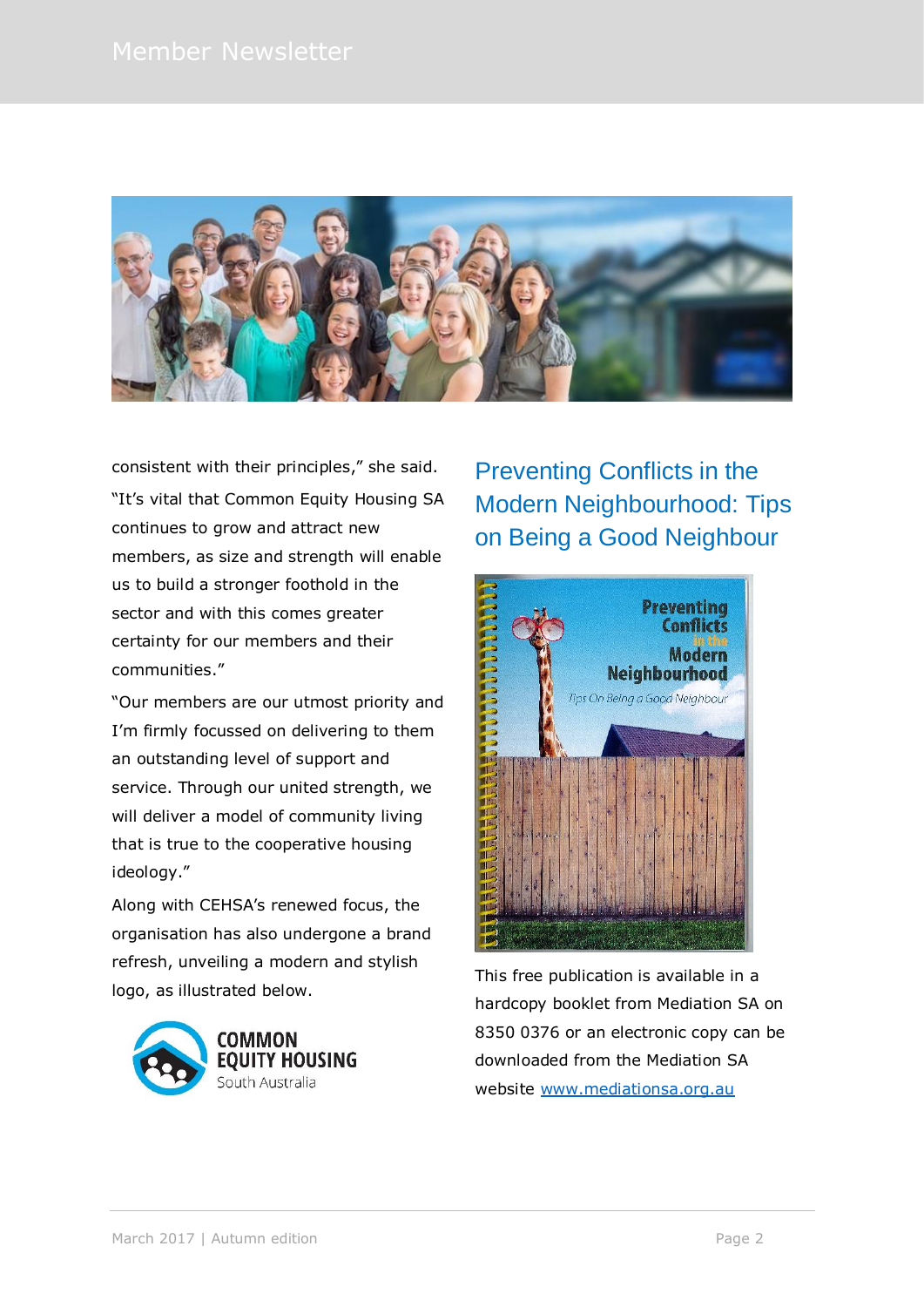# Other priorities at CEHSA!

We are currently focusing on reviewing our Property and Services Agreement to align with the new Master Community Housing Agreement we signed with the SA Housing Trust. Our objective is to simplify the language and improve the structure so everyone's (CEHSA's and Member Co-op's) responsibilities are clear and we have the processes and tools in place to support our members and meet our compliance obligations. A Member Forum will be held in early May to explain the changes and Angela will visit all Member Co-ops in the coming months to explain the proposed changes. So watch out for the invitation to the Member Forum to be sent out shortly! We are also working on improving our website, including a more comprehensive section to support Member Co-op's. The tenant survey was scheduled to be sent out earlier this year but we are now reviewing the questions and format and aiming to distribute in May.

# RSPCA winter drive # recycle and donate

I recently packed up some old towels that were clogging up space in my linen cupboard and donated them to our local vet. It made me think that this time of

year is a great time to donate to local vets, animal rescue or the RSPCA.

I know that many of our Co-op tenants are animal lovers, so it suddenly occurred to me that we could launch a collection drive for the RSPCA and for Copper Triangle's YP Puppies.



So, if you are like me and you have a few items that you no longer use and would like to donate, put them aside and email me. For Co-op tenants in the Copper Triangle area we can donate to the local animal rescue YP Puppies.

Both organisations have specified needs, for a list of what can be accepted from each, please email me if you are interested. If your Co-op would like to participate let me know, I am happy to arrange collection.

Sandra

### [sandra@cehsa.com.au](mailto:sandra@cehsa.com.au)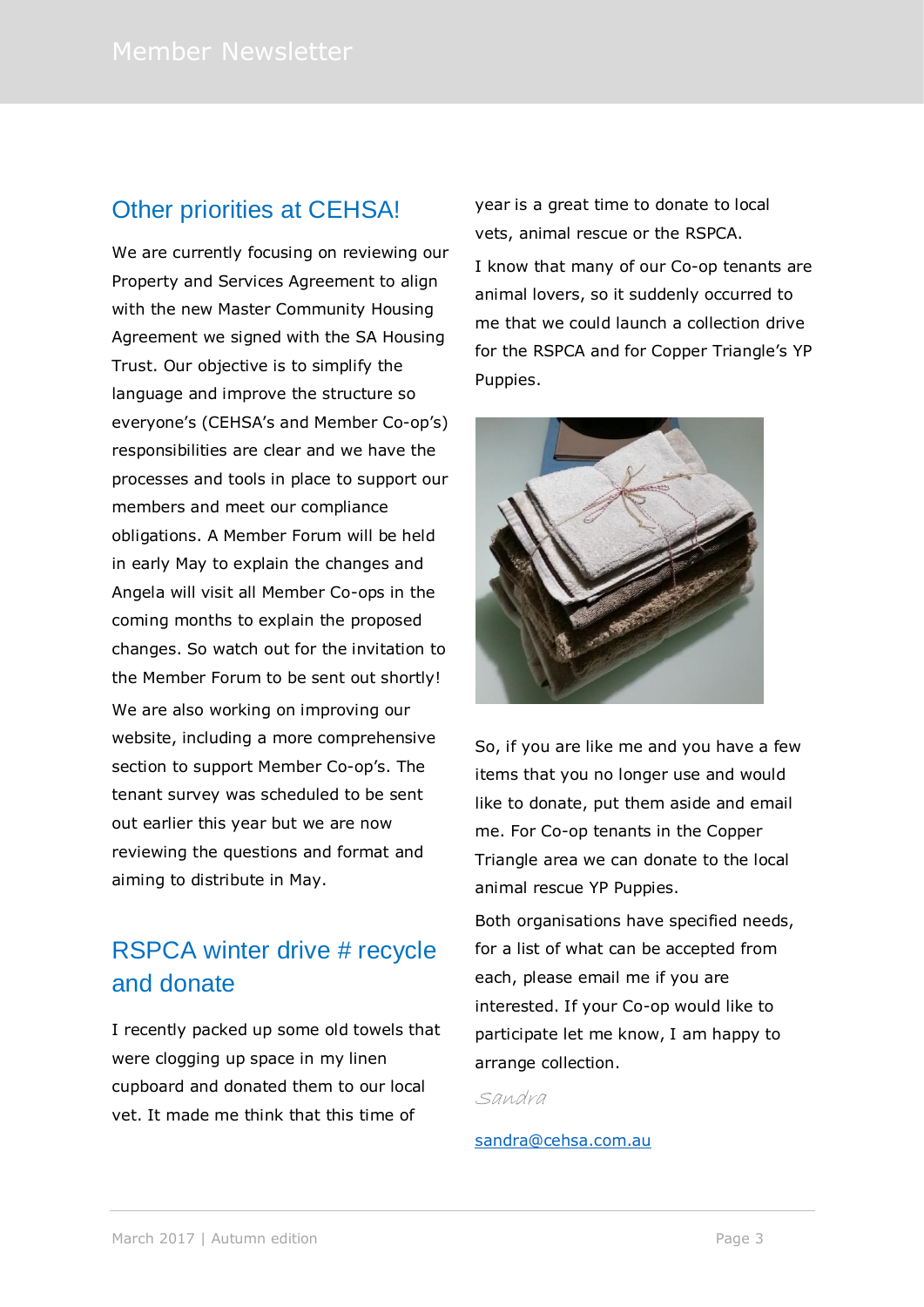# **Personal profile**



**Name**: Angela Carey **Role**: Chief Executive Officer, Transformation

**About me:** I've worked for over 20 years in the housing and finance industry, most recently at HomeStart Finance as the Marketing & Communication Leader and Senior Advisor, Strategy.

**My interests:** I love to read, especially historical fiction – my favourite book this month was 'All the Light We Cannot See' by Antony Doerr. I also enjoy weekend walks along Middleton Beach with my family (including dogs Sooty and Olive!) and volunteering at Vinnies. I'm also studying Art History part-time at University of Adelaide.

# Helping households manage their energy costs

The SA Government's Energy Partners Program works with organisations to help households manage their energy use and costs and to improve energy efficiency. The website contains many useful energy management resources, toolkits and energy saving brochures. For more information, advice and to access these resources, please click here: Energy [Partners Program.](http://www.sa.gov.au/topics/water-energy-and-environment/energy/saving-energy-at-home/assistance-for-organisations-that-work-with-households/resources-for-energy-partners-organisations/partner-materials-and-publications) The [Energy Advisory Service](http://www.sa.gov.au/topics/water-energy-and-environment/energy/saving-energy-at-home/check-and-reduce-your-energy-use/energy-advisory-service) also offers free independent information about saving energy in the home.

# Autumn gardening tips



Summer has been and gone, and we say hello to autumn, when the leaves begin to develop those signature tints. The start of the new season might have you wondering – what jobs should I be looking to tick off at home?

Gardening is a great place to start. See what our friends from the **Botanic Gardens** [of South Australia](http://www.environment.sa.gov.au/botanicgardens/blogs/around-the-gardens/autumn-gardening-tips) have to say!